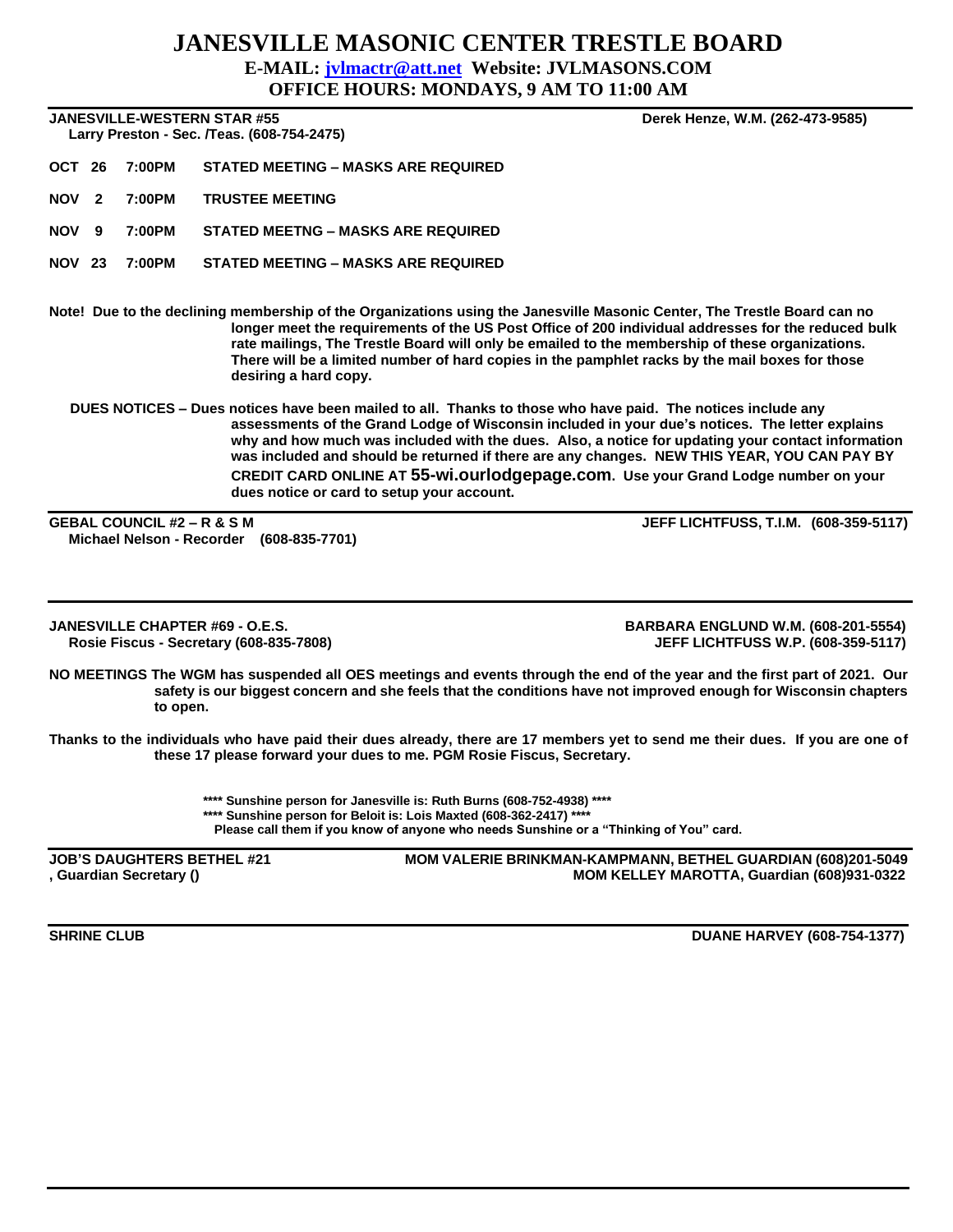

## **JANESVILLE'S TRESTLE-BOARD DESIGNS**

**E-mail: [jvlmactr@ATT.NET](mailto:jvlmactr@ATT.NET) Website: jvlmasons.com** *NOVEMBER 2020*



| 14              |
|-----------------|
|                 |
| 28              |
|                 |
| $\overline{21}$ |

**Mondays: - have coffee and conversation HAS BEEN PUT ON HOLD along with the Saturday Practice and Breakfasts.**

**AMERICAN RED CROSS BLOOD DRIVE: The Trustees are providing our building to the American Red Cross as a courtesy to the community and the American Red Cross. The American Red Cross will be holding a monthly Blood Drive every third Monday of the month from 9:30 am to 2:30 pm. Please help support them. Walk-ins are welcome but appointments are best. Appointments can be made through the jvlmasons.com website and clicking on the Red** 

**Cross icon or by going to redcrossblood.org. The next Blood Drives will be NOVEMBER 16 and DECEMBER 21.**